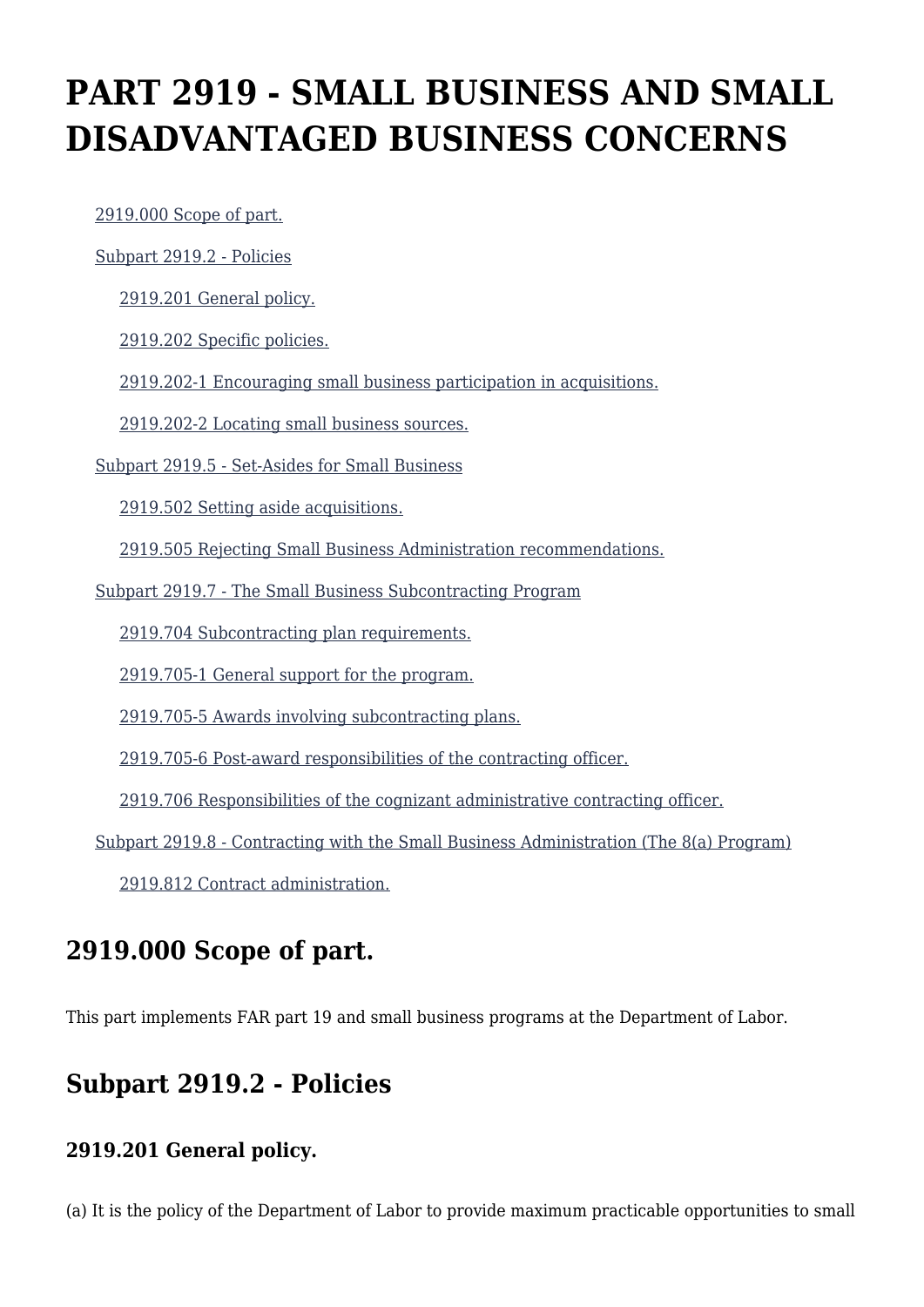businesses in acquisitions.

(b) Management responsibilities for small and disadvantaged business utilization are the responsibility of the Director, Office of Small Business Programs. This individual is responsible for performing all functions and duties prescribed in FAR 19.2 including appointing, as prescribed in FAR 19.201(d)(8), a small business specialist (SBS) for each contract office. The Department of Labor Manual Series (DLMS), Chapter 2 1000, addresses the implementation of the preference programs in procurement including HUBZone, Subcontracting Plans, Standard Form 294 (Subcontracting Report for Individual Contracts), and the report, Standard Form 295 (Summary Subcontracting Report) submission, *et al.*

(c) All DOL procurements over the simplified acquisition threshold, whether being conducted via open market or by ordering from a pre-existing contract vehicle such as GSA Schedule, must be reviewed and receive a recommendation by the Office of Small Business Programs, the Department of Labor's Office of Small Disadvantaged Business Utilization, prior to being advertised. The Acquisition Screening and Review Form DL-1-2004 shall be used for this purpose and the statement of work and market survey documentation shall be submitted to Office of Small Business Programs with the request for review.

#### **2919.202 Specific policies.**

Contracting officers, administrative officers and program management shall ensure that procurements are structured and conducted to afford small businesses the maximum practicable opportunity to participate in DOL's prime and subcontracts. Administrative officers will review requisitions that will result in an award of \$2 million or more using available information to certify whether the acquisition would constitute a "bundled contract" under the definition provided in FAR 2.101 in accordance with procedures established by the Office of Small Business Programs. Each certification will be submitted to the Division of Acquisition Management Services, and included with the requisition to the contracting officer. Reports will be provided to the Office of Small Business Programs.

#### **2919.202-1 Encouraging small business participation in acquisitions.**

During the performance of a contract, the contracting officer will consider performance against subcontracting plan goals, objectives and planned efforts before exercising an optional period of performance. The contracting officer will document the evaluation of the contractor's actual performance using SF-294 data compared to their approved subcontracting plan goals.

#### **2919.202-2 Locating small business sources.**

Any procurement conducted on an unrestricted basis will include solicitations to small businesses of each category with legislatively established government-wide procurement goals (e.g., small, small disadvantaged, women-owned small, HUBZone and service disabled veteran-owned small businesses) to the extent practicable.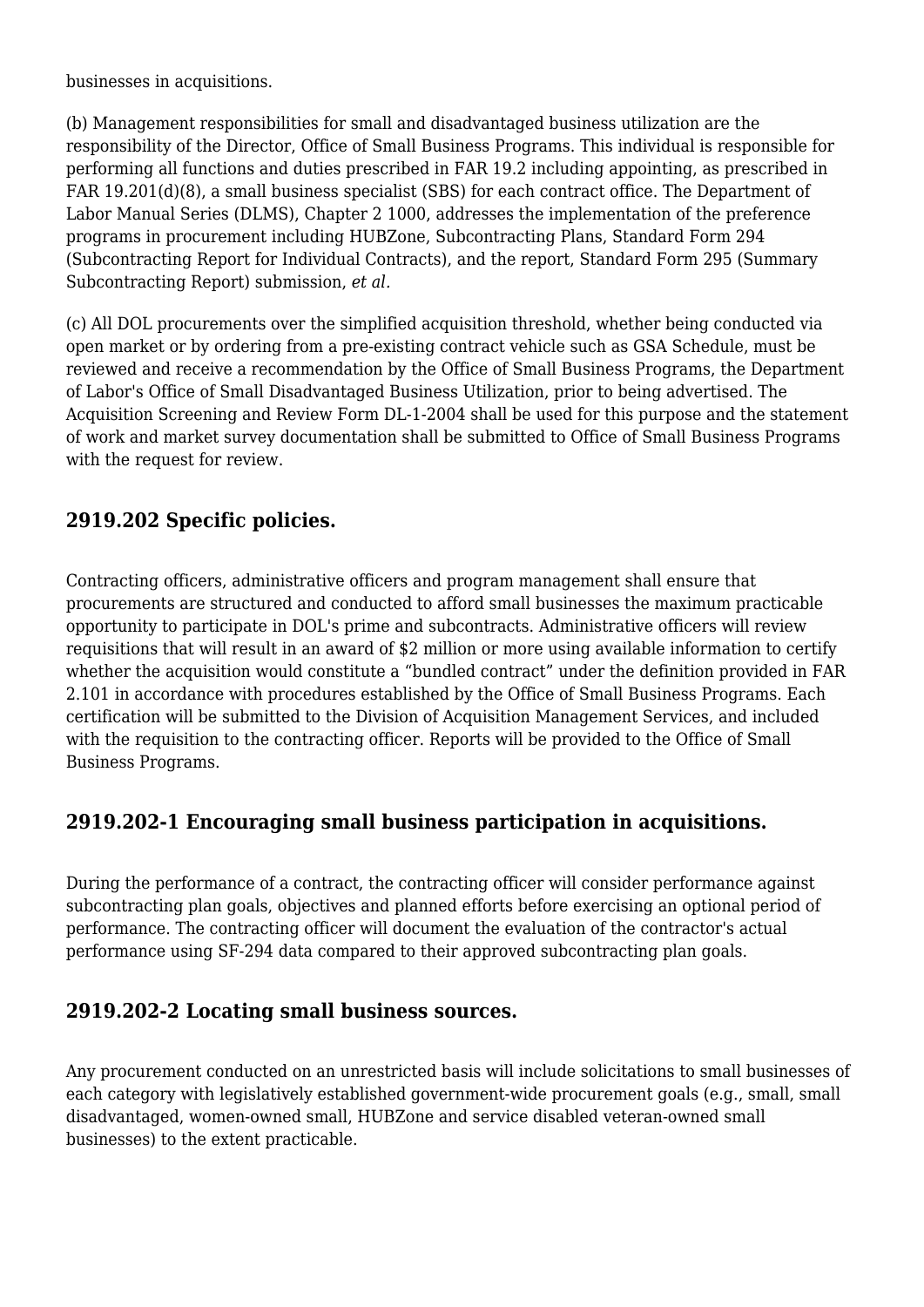## **Subpart 2919.5 - Set-Asides for Small Business**

#### **2919.502 Setting aside acquisitions.**

Contracting officers will conduct market surveys specifically to determine whether procurements should be conducted via 8(a) procedures, HUBZone procedures or as small business set-asides. If a reasonable expectation exists that at least two responsible small businesses may submit offers at fair market prices (three responsible small businesses in procurements via GSA Federal Supply Schedule), then the procurement will be set aside for small business. Market surveys will be documented in all procurement actions not reserved for small businesses.

#### **2919.505 Rejecting Small Business Administration recommendations.**

When the SBA Procurement Center Representative appeals a "rejection of an SBA recommendation" as referenced in FAR 19.505(b) and (c), the appeal must be referred to the Assistant Secretary for Administration and Management who is authorized to make a final decision.

# **Subpart 2919.7 - The Small Business Subcontracting Program**

#### **2919.704 Subcontracting plan requirements.**

Contracting Officers will refer subcontracting plans to the Office of Small Business Programs for review and recommendation before awarding contracts that require subcontracting plans. Contracting officers will document the substance of any agreement with the contractor that permits performance at less than the stated goals recommended by the Office of the Small Business Programs.

#### **2919.705-1 General support for the program.**

Contracting officers will make available a significant number of award points for quality of the subcontracting plan. High-rated subcontract plans will incorporate the highest yield of subcontracting to all categories of small businesses when compared to DOL or separately negotiated agency subcontracting goals on a dollar and percentage basis. Conversely, prime small businesses will be compared favorably to large businesses with subcontract goals, but may also be given the maximum score for qualifying under multiple small business categories. Contracting officers may also make available a significant number of award points for performance against previous subcontracting plan goals and efforts to achieve those goals.

#### **2919.705-5 Awards involving subcontracting plans.**

The Office of Small Business Programs will review subcontracting plans and SF 295 submissions for